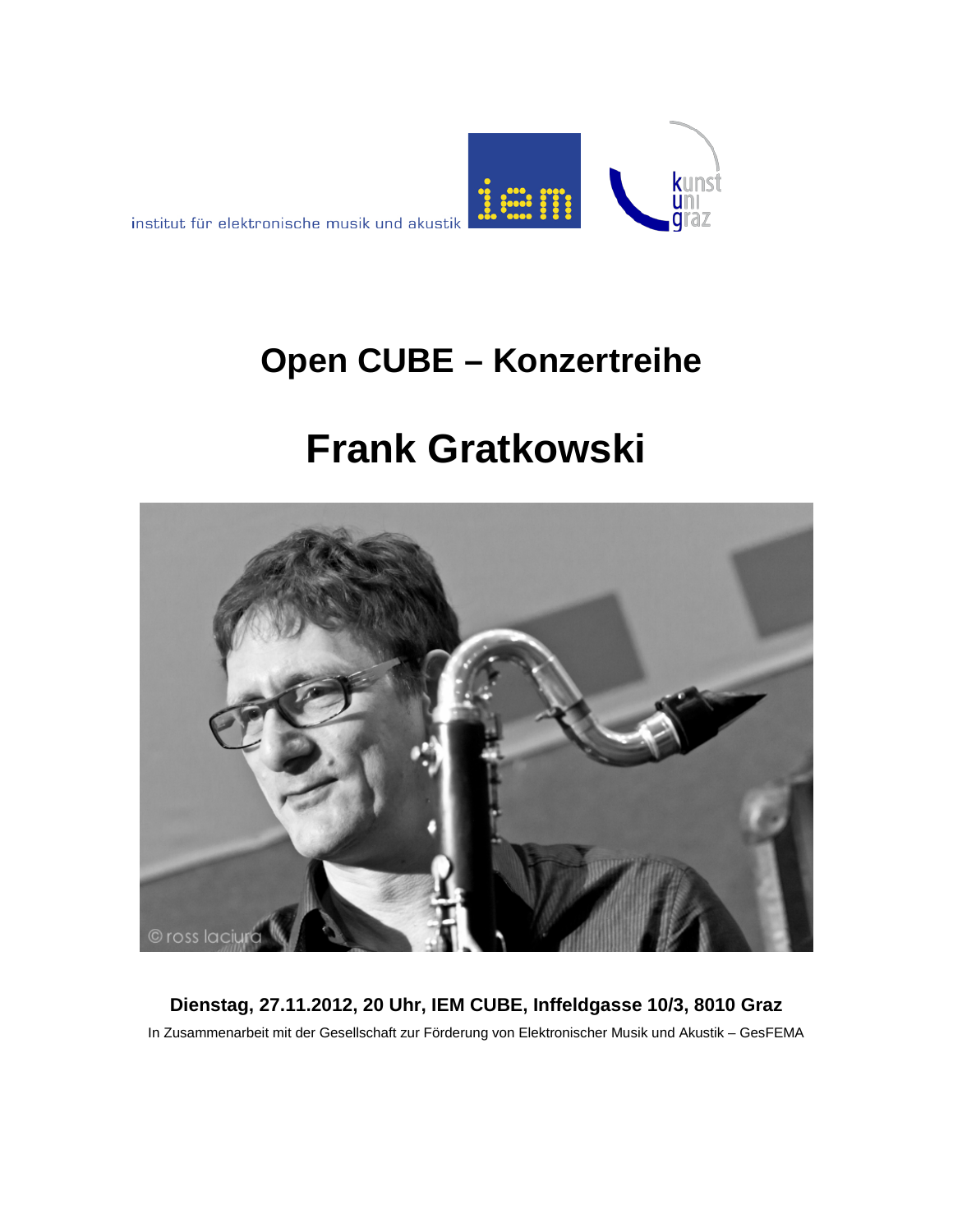#### **Articulations E for Alto Saxophone with Live Electronics**

Having worked for several years with his own programs deigned as compostion aids, Frank Gratkowski wanted to deepen his research in the field of live electronics. This began with a 6 week residency in 2010 at the CNMAT in Berkeley California, which was made possible by a grant from the Goethe Institute. A further residency followed in 2011. During the residency he developed and built a controller for the saxophone and bass clarinet which can be controlled during playing and made to program the new "instrument" with MaxMsp.

The player moves freely in the space. Attached to the instrument is a specially designed controller over which the player can control the live electronics. There are no pre-recorded sounds – all of the sound material is generated by the live saxophone and clarinet and projected through 8 loud speakers.

#### **Frank Gratkowski**

Born in Hamburg, 1963. Started playing the saxophone at 16 and, following a period at the Hamburg Conservatory (Hamburger Musikhochschule), moved in 1985 to study at the Cologne Conservatory of Music with Heiner Wiberny, graduating in 1990. Further studies with Charlie Mariano, Sal Nistico and Steve Lacy. Frank has been working as a soloist in various international formations (Grubenklang Orchester, Klaus Koenig Orchester, Musikfabrik NRW, Tony Oxley Celebration Orchestra, Bentje Braam, BikBentBraam, All Ears, Zeitkratzer, WDR Big band, etc.). Since 1990 he has been giving solo performances throughout Europe, Canada and USA. With his first solo program, he was a 1991 prizewinner in the Musik Kreativ contest. The release of the solo CD "Artikulationen" followed the same year and a new one "Artikulationen II" in 2002. Since 1992 he has been working in a duo with the pianist Georg Graewe (CD "VicissEtudes"). The duo is often extended through the participation of different additional musicians, such as drummer Paul Lovens (CD "Quicksand") and bassist John Lindberg (CD "Arrears").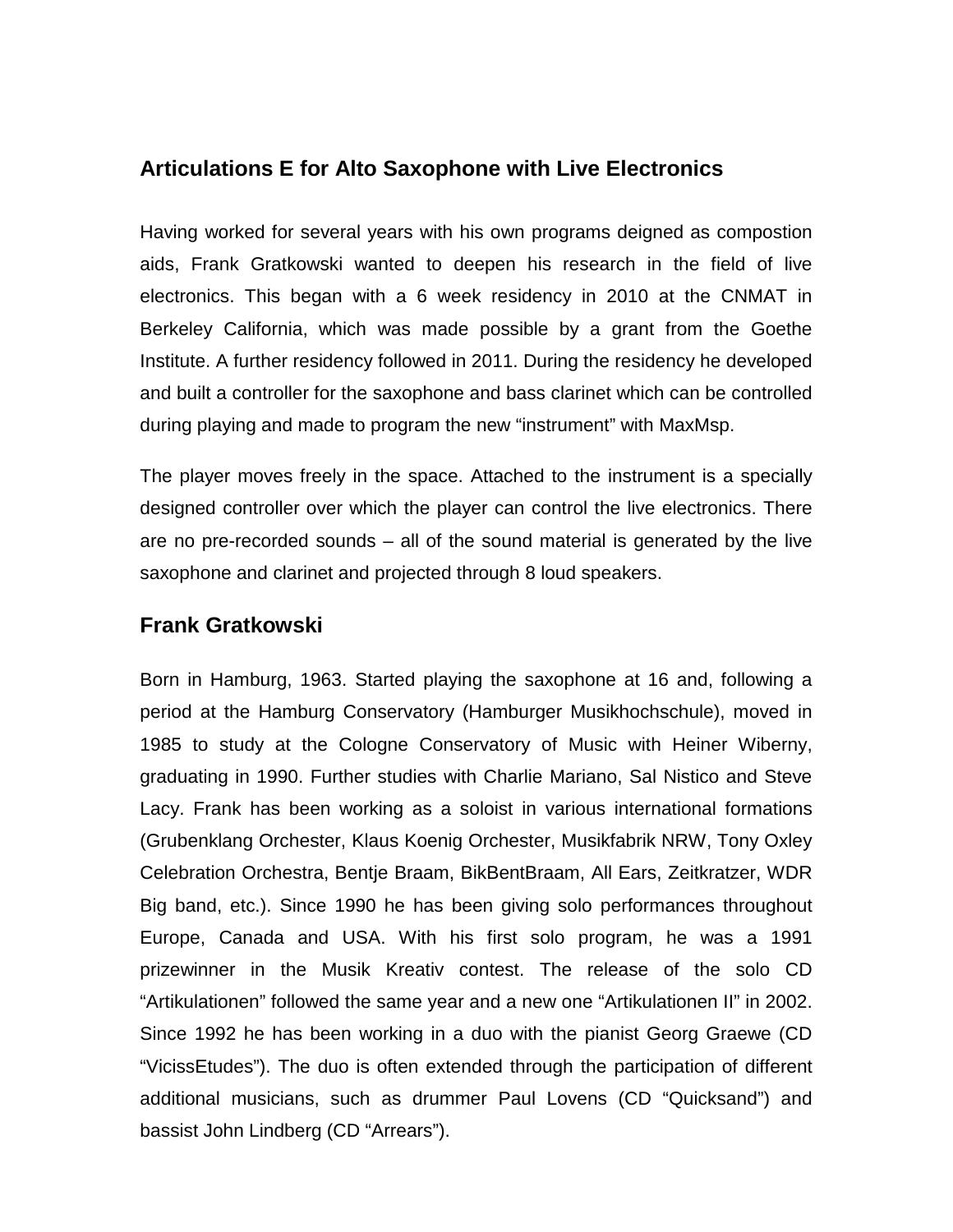In 1995 he founded the "Frank Gratkowski Trio" with Dieter Manderscheid (Germany), bass, and Gerry Hemingway (USA), drums, (CDs "Gestalten" and "The Flume Factor" ). In 2000 the trio has been extended to a quartet by Dutch trombonist Wolter Wierbos (CDs "Kollaps", "Spectral Reflections" and "Facio"). Since 2003 also appearing as a Double Quartet plus Tobias Delius, Herb Robertson, Wilbert DeJoode and Michael Vatcher. In 2005 he got the SWR Jazzprize.

In 1999 the duo with the Italian trombonist Sebastiano Tramontana has been formed and since 2001 Frank Gratkowski has been performing with a trio including Wilbert De Jode (NL) on bass and Achim Kaufmann (D) on piano (CDs "Kwast" and "Unearth"). Since 2006 he's working with the Trio Gratkowski / Brown / Winant (CD "Wake"), which played in 2009 at the Donaueschinger Musktage. He is also a co-leader / composer of the Multiple Joy[ce] Orchestra and got a commission to compose for the ensemble Apartment House by "November Music " (Den Bosch NL) and the "Huddersfield Comtemporary Music Fesitival" (England) in 2009. Further actual projects are Fo[u]r Alto, a saxophone ensemble dedicated to microtonal music and "Artikulationen E" a solo program for saxophone with 8 channel live electronic.

Frank Gratkowski played on nearly every German and on numerous international Jazz and contemporary music Festivals including Vancouver, Toronto, Chicago, New York, Seattle, Quebec, Les Mans, Muelhuus, Groeningen, Nickelsdorf, Barcelona, Lithuania, Warsaw, Zagreb, Prague, Bratislava, Sofia, Bucharest, Odessa and Roma, Huddersfield, London. He has been teaching saxophone and ensembles at the Cologne, Berlin and Arnhem Conservatory of Music and is giving workshops all around the world.

http://gratkowski.com